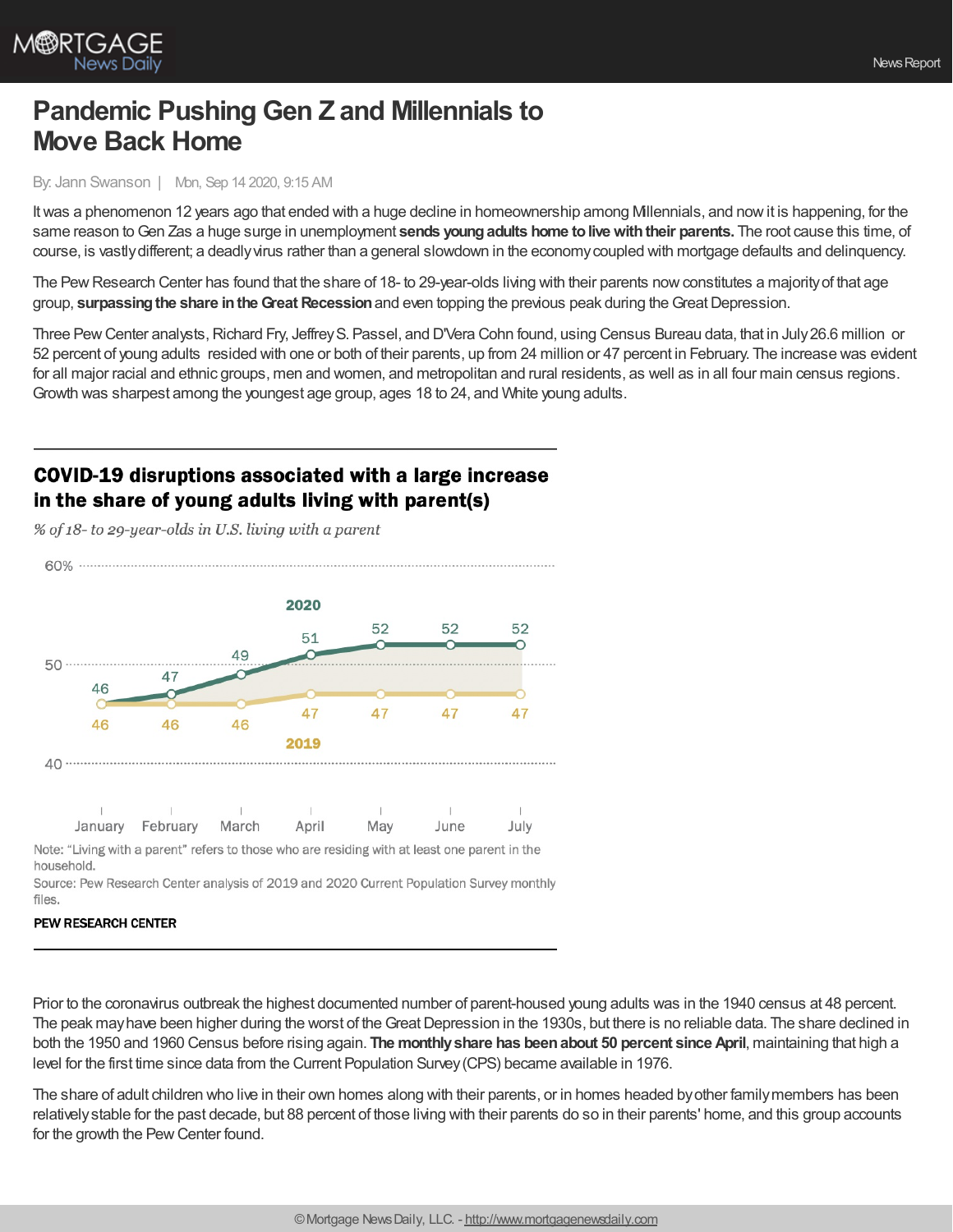

### Share of young adults living with parents rises to levels not seen since the Great Depression era

% of 18- to 29-year-olds in U.S. living with a parent



Note: "Living with a parent" refers to those who are residing with at least one parent in the household. 1900-1990 shares based on household population. Source: Pew Research Center analysis of decennial census 1900-1990; Current Population Survey annual averages 2000-2019; 2020 Current Population Survey monthly files (IPUMS).

### **PEW RESEARCH CENTER**

The authors saythat young adults have been particularlyhard hit bythe pandemic and subsequent economic downturn and are more likely to move than other age groups. About one-in-ten young adults (9 percent) told a PewCenter surveythat theyrelocated temporarilyor permanentlydue to COVID-19 and about the same share had someone move into their household. Among all adults who moved due to the pandemic, 23 percent said this was primarilybecause their college campus had closed, and 18 percent said itwas due to job loss or other financial reasons.

The youngest adults (ages 18 to 24) accounted for most of the growth in the number of 18- to 29-year-olds living with their parents from Februaryto July; 2.1 million of the 2.6 million increase was attributable to them. Sixty-three percent of this age group alreadylived with their parents before the pandemic, but the share grew to 71 percent in July.

The **patternis consistentwithemployment losses** since February. The youngest adults have been more likelythan other age groups to lose their jobs or have their paycut. The share of 16- to 24-year-olds who are neither in school nor employed more than doubled from February(11 percent) to June (28 percent) due to the pandemic and consequent economic downturn.

The **Northeast remained the region with the largest share** of young adults living at home (57 percent), but growth was sharpest in the South, where the total rose by more than a million and the share increased from 46 percent to 52 percent.

White young adults have historically been less likely than their Asian, Black, and Hispanic counterparts to live with their parents, but that gap has narrowed since February. Whites accounted for 68 percent of the increase. In July 58 percent of Hispanic, 55 percent of Black and 52 percent of Asian young adults were living with their parents.